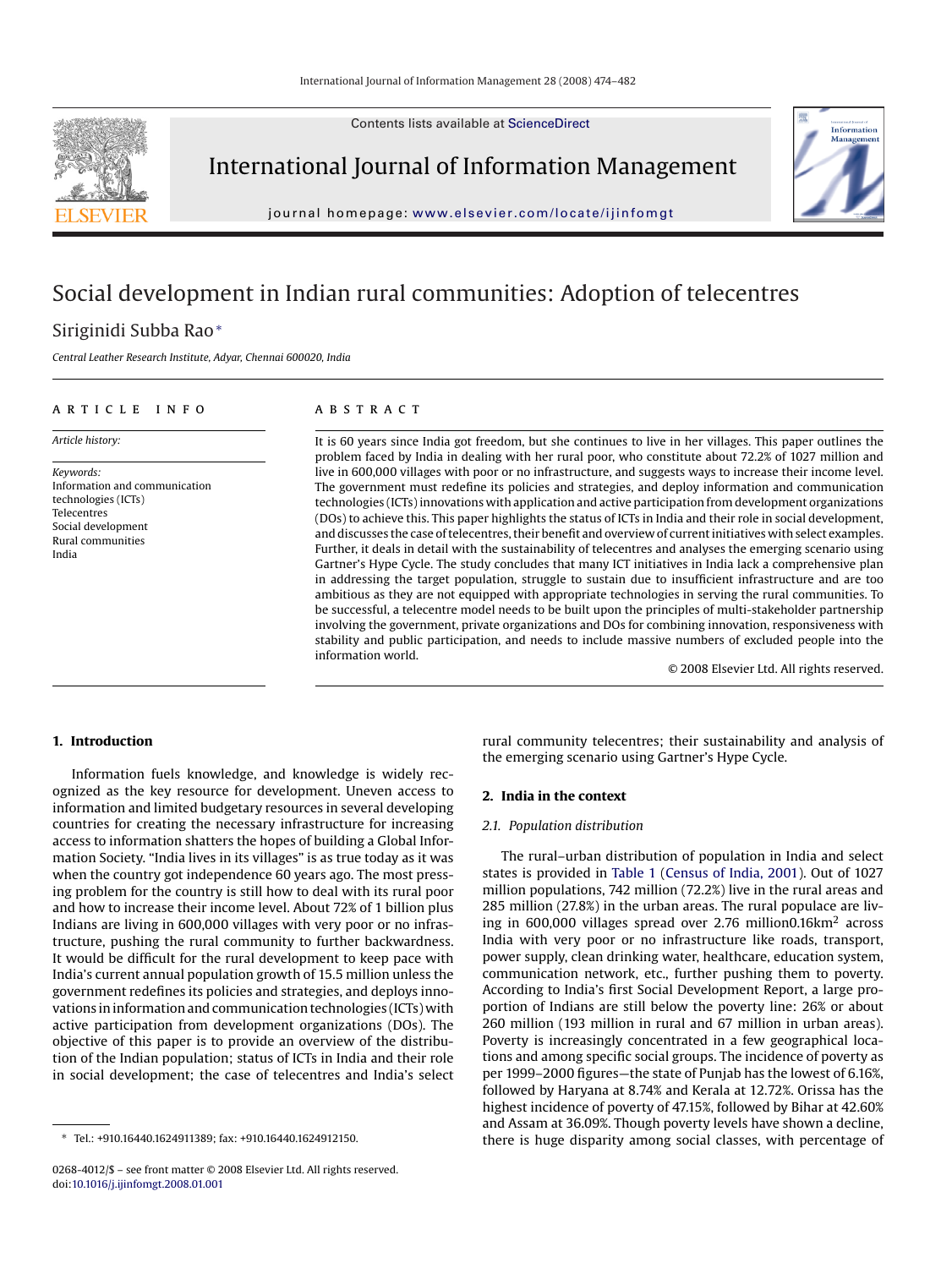#### <span id="page-1-0"></span>**Table 1**

Rural–urban distribution of population—India and select states

| India/State/Union Territory* | Population    |             |             | % Rural population |
|------------------------------|---------------|-------------|-------------|--------------------|
|                              | Total         | Rural       | Urban       |                    |
| India                        | 1,027,015,247 | 741,660,293 | 285,354,954 | 72.22              |
| Jammu and Kashmir            | 10,069,917    | 7,564,608   | 2,505,309   | 75.12              |
| Punjab                       | 24,289,296    | 16,043,730  | 8,245,566   | 66.05              |
| Delhi*                       | 13,782,976    | 963,215     | 12,819,761  | 6.99               |
| Uttar Pradesh                | 166,052,859   | 131,540,230 | 34,512,629  | 79.22              |
| Bihar                        | 82,878,796    | 74,199,596  | 8,679,200   | 89.53              |
| Assam                        | 26,638,407    | 23,248,994  | 3,389,413   | 87.28              |
| West Bengal                  | 80,221,171    | 57,734,690  | 22,486,481  | 71.97              |
| Orissa                       | 36,706,920    | 31,210,602  | 5,496,318   | 85.03              |
| Madhya Pradesh               | 60.385.118    | 44,282,528  | 16.102.590  | 73.33              |
| Maharashtra                  | 96,752,247    | 55,732,513  | 41,019,734  | 57.60              |
| Andhra Pradesh               | 75,727,541    | 55,223,944  | 20,503,597  | 72.92              |
| Karnataka                    | 52,733,958    | 34,814,100  | 17,919,858  | 66.02              |
| Kerala                       | 31,838,619    | 23,571,484  | 8,267,135   | 74.03              |
| Tamil Nadu                   | 62,110,839    | 34,869,286  | 27,241,553  | 56.14              |
| Pondicherry*                 | 973.829       | 325,596     | 648,233     | 33.43              |

<sup>∗</sup> Union territories.

poor among Scheduled Tribes being 43, Scheduled Castes 36 and Other Backward Classes 21 ([Dhar, 2006\).](#page--1-0)

Agriculture is the most important sector of Indian economy from the perspective of poverty alleviation and employment generation. The sector contributes close to a quarter of India's national income, though the share has decreased from 56.5% in 1950–1951 to 24.3% in 2001–2002. The workforce engaged in agriculture declined from 76% in 1961 to 60% in 2000. The issue of bringing to mainstream is due to lack of four different classes of infrastructure: physical, financial, social and technological. Further, mass poverty is affecting India's ability to compete against countries with better physical infrastructure for connectivity; informed citizenry and more educated population for foreign direct investment, the lack of which has made India face a fiscal deficit. To keep pace with poverty eradication, the government must redefine its policies and strategies dramatically, apply ICTs innovations with application and active participation from DOs that include non-government organizations, community-based organizations, civil society organizations, multi-lateral aid agencies, donor agencies, private sector, etc.

## *2.2. ICT status*

India is emerging as a testing ground for new technologies and business models that aim to narrow the digital divide (i.e. gap in technology (computing and communications) usage and access between urban and rural people in developing economies). Limitations in electricity, telephony, Internet connectivity and other kinds of basic infrastructure in India's rural areas are a key challenge. Although India has a strong and fast-growing information technology (IT) industry, access to ICTs remains very low, particularly in rural areas. The present indicators of IT penetration in Indian society are far from satisfactory. PC penetration is 1.21% (China with 4.08%, Asia at 6.39% and world average at 9.63%). The installed base of computers is more than 13 million ([ITU, 2005b\).](#page--1-0) Despite the ongoing deregulation of India's telecommunications sector, its national teledensity is one of the lowest in the world, at 8.44 (China with 49.74, Asia at 33.56 and the world at 46.41) ([ITU, 2005a\).](#page--1-0) The Department of Telecommunications, India has set a target teledensity of 22 by 2007 by observing the increasing trend of 11.4 in 2005 due to mobile boom. The current teledensity of rural areas stands at 2 in comparison to that of urban areas at 31 [\(Singh, 2006\).](#page--1-0) The Internet arrived in India during 1995 for public use through Videsh Sanchar Nigam Limited. The current Internet subscriber base is 3.24%, in sharp contrast to Asian countries as Korea with 65.68, Malaysia with 38.62 and China with 7.23% ([ITU, 2005b\).](#page--1-0)

#### *2.2.1. ICTs' role in social development*

ICTs can play a significant role in combating rural and urban poverty, fostering sustainable development by creating information-rich societies and supporting livelihoods. Successful ICTs intervention relies on an enabled environment, the participation of the private sector and Non-Government Organisations (NGOs), free flow of information, access for women and capacity building. The challenge for governments is to ensure the convergence of their initiatives and those taken up by various DOs, to address the digital divide ([Samiullah & Rao, 2002\).](#page--1-0)

A number of innovative experiments already under way indicate that achieving global digital access and reinvigorating development may not be as difficult as many think. About 174 projects in India are using modern ICTs for the benefit of urban and rural citizens. These are initiated by International agencies, private sector, NGOs, Central and State governments and categorized by application/content, e-governance, telecentre, computer-based training/employment, hardware, research/advocacy, etc. [\(IT for Change, 2006\).](#page--1-0) In the long run, rural ICT projects could prove to be the most effective means of driving changes in rural areas: (i) socially—by ensuring equal access for less privileged groups; (ii) economically—by creating new kinds of work and financial transactions; and (iii) politically—by improving quality, speed and sensitivity of state apparatus to the needs of local citizens. The success of a rural networking initiative depends on how far it progresses down the stages of IT and information diffusion: initiation, adoption, adaptation, acceptance, regulation and infusion.

The National Alliance for Information and Communication Technologies for Basic Human Needs that came into existence during May 2004 conceptualized Mission 2007 (<http://www.mission2007.org/mission>), to tap the potential of ICTs for a holistic development of India, and to facilitate and accelerate, through multi-stakeholder collaborations, the provision of knowledge centres/telecentres in each of India's 600,000 villages by August 15, 2007. The Mission will be top-down in its approach to technological connectivity, but bottom-up in relation to content and knowledge management (KM). These act as centres for knowledge-based livelihoods and income-generation opportunities for poor people, farming communities and all disadvantaged people; support centres for rural entrepreneurship, trading outlet and social empowerment outfit, providing health, education and